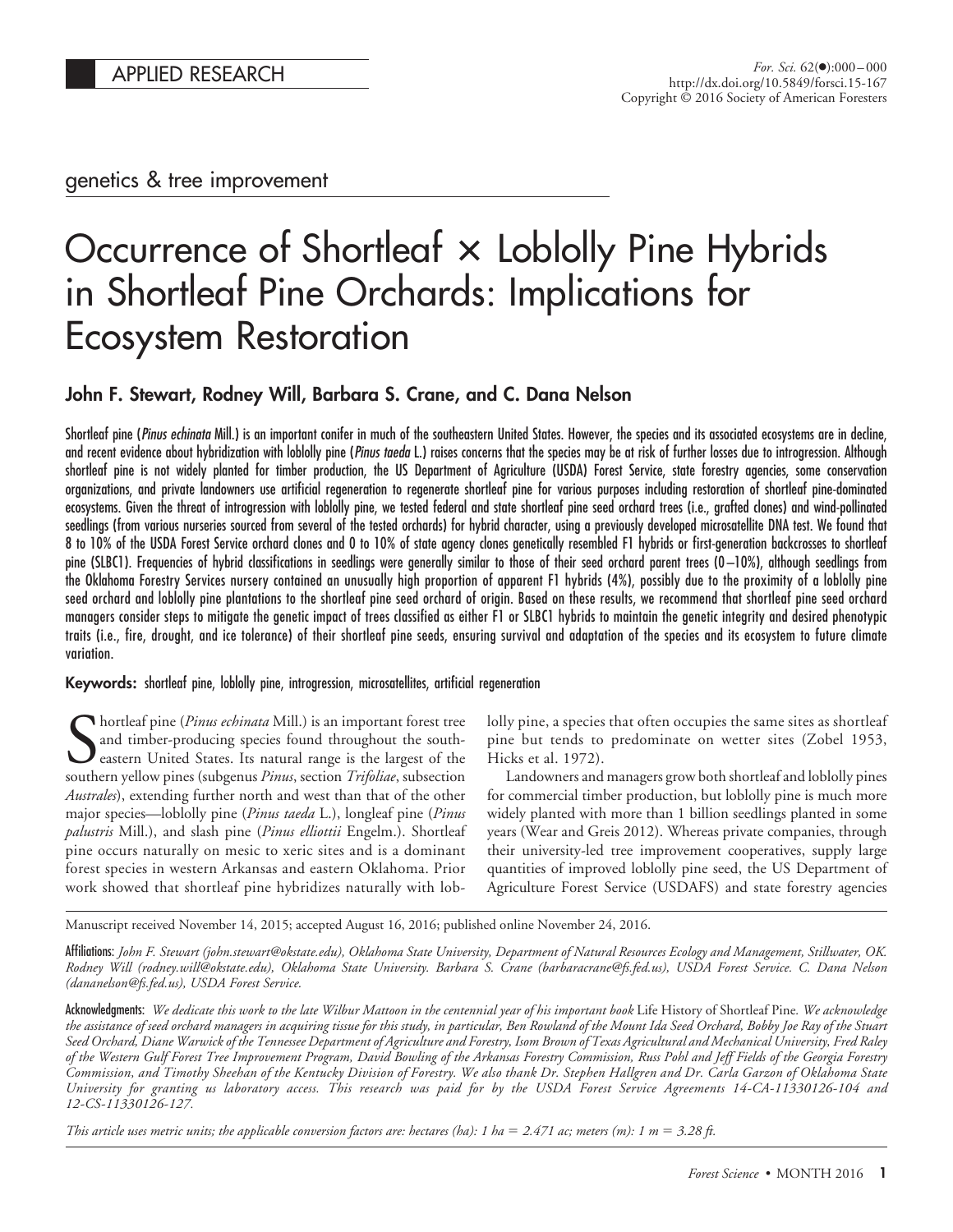| Table 1. |  |  |  |  |  | Materials for this study originated from USDAFS and state seed orchards. |  |  |  |  |
|----------|--|--|--|--|--|--------------------------------------------------------------------------|--|--|--|--|
|----------|--|--|--|--|--|--------------------------------------------------------------------------|--|--|--|--|

| Ouachita and Ozark NFs; districts in North Alabama NFs<br>Mount Ida Seed Orchard (MISO)*<br>$34^{\circ}33'$ N, $93^{\circ}33'$ W<br>Mount Ida, AR<br>NFs in Texas and Kistachie NFs in Louisiana<br>Stuart Seed Orchard (SSO)*<br>Bentley, LA/Kisatchie<br>$31°30'$ N, 92°28' W<br>National Forest<br>36°13' N, 84°4' W<br>The state had to completely eliminate their orchard due to a<br>Clinton/Norris Dam Seed Orchard (CNDSO)<br>Norris, TN<br>pitch canker epidemic; previously, materials were available<br>for purchase<br>37°1' N, 88°17' W<br>Seed has not been collected for years<br>Gilbertsville, KY<br>John P. Rhody Nursery (JPRN)<br>Magnolia Springs Seed Orchard (MSSO)<br>East Texas and southeastern Oklahoma<br>30°42' N, 94°3' W<br>Kirbyville, TX<br>Bluff City Seed Orchard (BCSO)<br>Bluff City, Arkansas<br>33°40' N, 93°9' W<br>Mostly Arkansas, but the state has previously sold material to<br>buyers in Louisiana, New York, and Georgia<br>Mostly Georgia, but the state has recently sold a large amount<br>$33^{\circ}4'$ N, $83^{\circ}15'$ W<br><b>Baldwin State</b><br>Baldwin Seed Orchard (BSO) | Orchard (abbreviation) | Nearest municipality/<br>forest | Latitude and<br>longitude | Material deployment zone                          |
|-----------------------------------------------------------------------------------------------------------------------------------------------------------------------------------------------------------------------------------------------------------------------------------------------------------------------------------------------------------------------------------------------------------------------------------------------------------------------------------------------------------------------------------------------------------------------------------------------------------------------------------------------------------------------------------------------------------------------------------------------------------------------------------------------------------------------------------------------------------------------------------------------------------------------------------------------------------------------------------------------------------------------------------------------------------------------------------------------------------------------------------------|------------------------|---------------------------------|---------------------------|---------------------------------------------------|
|                                                                                                                                                                                                                                                                                                                                                                                                                                                                                                                                                                                                                                                                                                                                                                                                                                                                                                                                                                                                                                                                                                                                         |                        |                                 |                           |                                                   |
|                                                                                                                                                                                                                                                                                                                                                                                                                                                                                                                                                                                                                                                                                                                                                                                                                                                                                                                                                                                                                                                                                                                                         |                        |                                 |                           |                                                   |
|                                                                                                                                                                                                                                                                                                                                                                                                                                                                                                                                                                                                                                                                                                                                                                                                                                                                                                                                                                                                                                                                                                                                         |                        |                                 |                           |                                                   |
|                                                                                                                                                                                                                                                                                                                                                                                                                                                                                                                                                                                                                                                                                                                                                                                                                                                                                                                                                                                                                                                                                                                                         |                        |                                 |                           |                                                   |
|                                                                                                                                                                                                                                                                                                                                                                                                                                                                                                                                                                                                                                                                                                                                                                                                                                                                                                                                                                                                                                                                                                                                         |                        |                                 |                           |                                                   |
|                                                                                                                                                                                                                                                                                                                                                                                                                                                                                                                                                                                                                                                                                                                                                                                                                                                                                                                                                                                                                                                                                                                                         |                        |                                 |                           |                                                   |
|                                                                                                                                                                                                                                                                                                                                                                                                                                                                                                                                                                                                                                                                                                                                                                                                                                                                                                                                                                                                                                                                                                                                         |                        | Forest, GA                      |                           | of seed to the South Carolina Forestry Commission |
| Eastern Oklahoma and western Arkansas<br>Idabel, OK<br>$33^{\circ}41'$ N, $94^{\circ}45'$ W<br>Oklahoma Forest Tree Improvement Center (OFTIC)                                                                                                                                                                                                                                                                                                                                                                                                                                                                                                                                                                                                                                                                                                                                                                                                                                                                                                                                                                                          |                        |                                 |                           |                                                   |

NF, National Forest.

\*Seeds from the USDAFS.

provide most of the shortleaf pine seed for artificial regeneration. The USDAFS currently owns 95% of all known shortleaf pine orchard resources and actively manages approximately 500 acres across four geographically separated seed orchard complexes, each of which has seed sources originating from those states and the states that border them. The orchards are composed of both first- and second-generation material (although only Mount Ida Seed Orchard in Arkansas has second-generation material), representing seed sources from 12 southern states and containing upward of 50 clones per breeding zone. The USDAFS sells excess shortleaf pine seed to many state agencies and is able to provide scion material to various partners to build additional seed orchards. At present, the USDAFS, several state agencies, and many partners are involved in developing the Shortleaf Pine Initiative<sup>1</sup> to further support shortleaf pine ecosystem restoration.

Using microsatellite DNA markers, Stewart et al. (2012) showed that hybrid character in natural populations of both loblolly pine and shortleaf pine significantly increased between the 1950s and the 2000s. Hybridization and introgression can threaten natural species, even to the point of extinction (Rhymer and Simberloff 1996, Wolf et al. 2001). Examples of this include species of trout (Dowling and Childs 1992), mallard ducks (Rhymer et al. 1994), and mountain mahogany (Rieseberg and Gerber 1995). Given the time period in which the increase in hybridization has occurred, the causes for the elevated hybrid character are most likely anthropogenic. Tauer et al. (2012) speculated that the contributing causes include fire exclusion and succession to hardwoods, habitat fragmentation, planting of loblolly pine on shortleaf pine sites, and hybridized seed from seed. Stewart et al. (2015) showed that fire exclusion will increase hybridization over time, since regular fire selects against hybrid seedlings and saplings.

We worry that during the period when the shortleaf pine superior tree selection programs were ongoing (1970s and 1980s), natural hybrids were occasionally mistaken for pure shortleaf pine and incorporated into the seed orchards. Since much of the seed produced by the USDAFS and state agencies is intended for operational reforestation with ecosystem restoration and other ecological applications, it is important that the sources of the seed be largely free of hybrids. Maintaining the genetic integrity of shortleaf pine is critical to the restoration of resilient, biodiverse forests. In addition, compared to loblolly pine, shortleaf pine is more fire, drought, cold, and ice tolerant (Guldin 1986), providing better traits for long-term survival in varying environments. Because resilience to disturbance

and potential climate change is preferred for most restoration activities, it is desirable that foresters plant, to the extent possible, genetically pure shortleaf pine seedlings. In addition, some of the restoration activities occur north or west of the range of loblolly pine where shortleaf pine is the naturally occurring and desired foundational forest tree species. To more fully understand the potential for hybridization and introgression within seed orchard and nursery stocks of shortleaf pine, we investigated the degree of hybridization in the parental trees (i.e., grafted clones) making up the seed orchards and in their nursery seedling crops. A thorough understanding of the situation in each seed orchard is important to have before recommending courses of action for seed orchard and nursery managers.

# **Materials and Methods**

#### **Source Material**

Shortleaf pine material for this study came from USDAFS and state forestry agency seed orchards (Table 1). Seed orchard employees mailed us needles either on ice or packed with silica desiccant. From each seed orchard, we tested all clones (287 in total) present, by sampling one ramet. For those clones that were classified as F1 or first-generation backcrosses into shortleaf pine (SLBC1), orchard managers collected additional ramet samples for us to test to ensure clonal identity of the initial ramet sample.

International Forest Company provided 40 seedlings originating from USDAFS and state agency orchards (20 seedlings labeled IF1193 from BCSO; 20 seedlings labeled IF1191, Ozark seed source collected in 2005, from MISO), Oklahoma Forestry Services provided 100 seedlings originating from the OFTIC orchard, the Missouri Department of Conservation provided 40 seedlings originating from the MISO Orchard, the Kentucky Division of Forestry provided 40 seedlings originating from the JPRN orchard, and the South Carolina Forestry Commission provided 40 seedlings originating from the BSO orchard (Georgia Forestry Commission.) All samples arrived as bareroot seedlings, and needle tissue samples were frozen and stored at  $-20^{\circ}$ C.

#### **Morphological Measurements**

Shortleaf pine seedlings often exhibit a basal crook, which is a short segment of stem just above the rootcollar that lies flat on the ground. Crook characteristics for each seedling received were measured on arrival in the laboratory. Lower angle refers to the angle from the ground for the lower turn of the basal crook, using the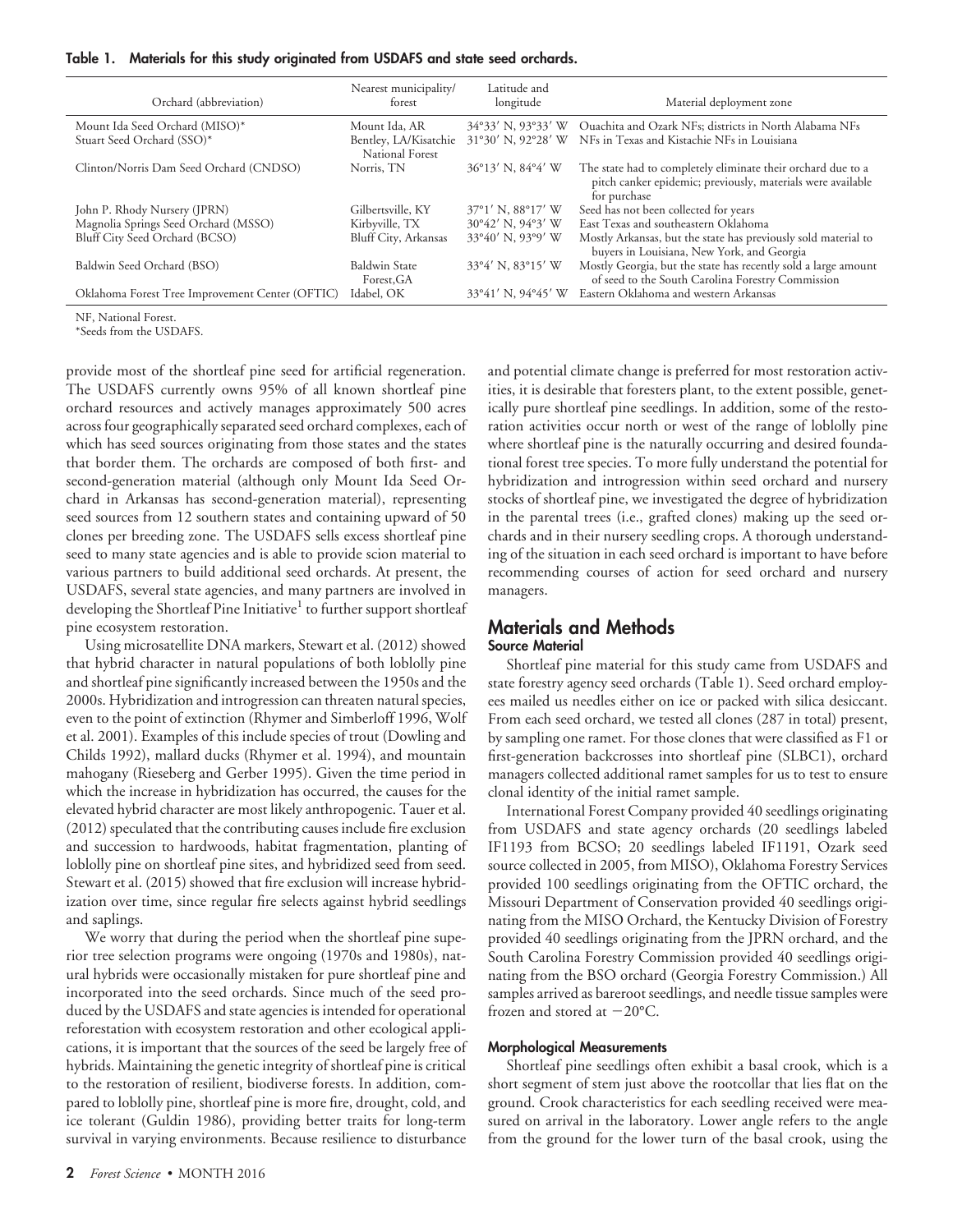**Table 2. Frequencies of hybridization for each of the USDAFS and state seed orchards sampled were very similar.**

|                   | By clones   |        | By ramets   |          | State seed orchards |             |             |             |            |         |
|-------------------|-------------|--------|-------------|----------|---------------------|-------------|-------------|-------------|------------|---------|
| Sample            | <b>MISO</b> | SSO    | <b>MISO</b> | SSO      | <b>CNDSO</b>        | <b>MSSO</b> | <b>JPRN</b> | <b>BCSO</b> | <b>BSO</b> | OFTIC   |
|                   |             |        |             |          |                     |             |             |             |            |         |
| F1                | 2(1)        | (3)    | 283(2)      | 6(3)     | 0(0)                | 0(0)        | 0(0)        | 0(0)        | 0(0)       | 0(0)    |
| SLBC1             | 9(7)        | 2(7)   | 994(8)      | 12(5)    | 1(3)                | 0(0)        | 1 (4)       | 0(0)        | 2(10)      | 0(0)    |
| SLBC <sub>2</sub> | 10(7)       | 2(7)   | 1,225(10)   | 18(8)    | 2(5)                | 0(0)        | 2(7)        | 2(18)       | 0(0)       | 0(0)    |
| SLBC3             | 17(12)      | 4(14)  | 1,401 (11)  | 36(15)   | 5(13)               | 2(67)       | 2(7)        | 3(27)       | 4(20)      | 2(10)   |
| SL.               | 100(72)     | 20(69) | 8,974 (70)  | 162 (69) | 31 (79)             | 1(33)       | 22(81)      | 6(55)       | 14(70)     | 18 (90) |
| Total             | 138         | 29     | 12,877      | 234      | 39                  |             | 27          |             | 20         | 20      |

For USDAFS orchards, both clone and ramet counts are present. For state seed orchards, only clone count is present. Each clone is represented by a varying quantity of ramets in each seed orchard.

taproot as the guide for straight down. Upper angle refers to the upper turn of the basal crook, and the angle is also relative to the ground. Crook length was measured to the nearest 1 cm. Whereas we could not measure individuals without basal crooks, we classified seedlings as having strong crooks when they had a difference between the upper and lower angles of 60° or more. The remainder ( $>0^{\circ}$  to  $\leq 60^{\circ}$ ) were classified as having weak crooks.

#### **DNA Extraction**

Needle tissue was disrupted in one of two ways. For samples sent on ice, 150 mg of tissue was ground in a mortar and pestle with liquid nitrogen. For samples sent with desiccant, 50 mg of leaf tissue was dried for at least 7 days in silica gel desiccant beads (Dri Splendor; Miracle Coatings, Anaheim, CA) and ground in a ball mill with chromium-steel beads. DNA was extracted with the DNeasy plant mini kit (Qiagen, Valencia, CA) with 150  $\mu$ l of final effluent.

#### **Microsatellite Markers**

Twenty-five microsatellite primer pairs were used in this study: PtSIFG\_0493, PtSIFG\_1018, PtSIFG\_0424, PtSIFG\_0437, PtSIFG\_1207, PtSIFG\_1295, PtSIFG\_1190, PtSIFG\_0587, PtSIFG\_0265, PtSIFG\_0440, PtSIFG\_1008, PtSIFG\_1166, RPTest8, PtRIP\_0388, PtRIP\_0619, PtRIP\_0211, and PtRIP\_0079 from Echt et al. (2011); PtTX4205 and PtTX3052 from Auckland (2002); PtRIP\_0629 from Nelson et al. (2006); RPTest9 from Williams et al. (2001); PtTX3034, PtTX2123, and PtTX3013 from Elsik et al.  $(2000)$ ; and SsrPt\_ctg4487b from Chagné et al.  $(2004)$ . Polymerase chain reaction and gel electrophoresis conditions are provided in Stewart et al. (2010). Allele names were standardized using reference samples and a scoring system similar to that described in Deemer and Nelson (2010).

#### **Analysis**

Marker data were analyzed using Structure 2.3.4 (Hubisz et al. 2009). The marker data from Stewart et al. (2012) were added to the data set to include known loblolly pine examples for reference purposes. Settings were 20,000 cycles of burn-in and 50,000 Monte Carlo Markov chain cycles after burn-in with the inferred alpha ancestry model and initialized POPINFO (which was set using the Stewart et al. [2012] sample). We used two populations  $(K = 2)$  to represent the two parental species, loblolly pine and shortleaf pine. Since  $Q_{\text{loblolly}} = 1 - Q_{\text{shortleaf}}$ , only one  $Q$  value,  $Q_{\text{loblolly}}$  was used for analysis. For discussion purposes, trees were classified by their *Q*

value into species and various hybrid classifications as follows: shortleaf pine for *Q*loblolly - 0 to 0.046, as F1 hybrid backcrossed to shortleaf pine 3 times (SLBC3) for  $Q_{\text{lobbolly}} = 0.047$  to 0.094, as backcrossed to shortleaf pine 2 times (SLBC2) for  $Q_{\text{loblolly}} =$ 0.095 to 0.118, as backcrossed to shortleaf pine once (SLBC1) for  $Q_{\text{loblolly}} = 0.119$  to 0.375, or as F1 hybrid for  $Q_{\text{loblolly}} = 0.376$  to 0.625. We detected no individuals with  $Q_{\text{lobbl}} > 0.625$ .

#### **Results and Discussion Seed Orchards**

For the USDAFS seed orchards, we classified 8% of shortleaf pine clones from Mount Ida and 10% of shortleaf pine clones from Kisatchie as either F1 or SLBC1 hybrids. We classified the remaining trees as SLBC2 (backcrossed two times to shortleaf pine) or SLBC3 (backcrossed three times to shortleaf) or as nonhybrid shortleaf pine trees (Table 2; Figure 1). There were 1,295 (9.9%) F1-classified and SLBC1-classified ramets in the USDAFS orchards, most of which were in the MISO because of the much greater number of total ramets there. Additional tests of three more ramets of each clone showed consistency with the original ramet that we tested, indicating that the initial samples were representative of the clones. The USDAFS should consider steps such as rogueing and sorting seed out from especially introgressed orchard trees to reduce future introgression in shortleaf pine seedlings. Overall, none of the state seed orchard clones tested were F1-classified hybrids, and only 4 of the 120 were SLBC1-classifed hybrids (Table 2, Figure 2). Given the small number of clones with significant hybrid components, removing ramets classified as SLBC1 from seed orchards would be modestly beneficial and seemingly worth the effort, given the low cost.

Although the SLBC2-classified  $(\sim 7/8$  shortleaf pine) and SLBC3-classified  $(~15/16$  shortleaf pine) trees may include some loblolly pine character, most of their genomic material appears to be shortleaf pine. If orchard managers can mitigate crosses between these less introgressed seed orchard trees and the more introgressed F1- and SLBC1-classified trees, then their impact on seedling genetics can be minimized; i.e., pollination of SLBC2 clone by shortleaf pine results in SLBC3. Stewart et al. (2015) showed that many pine seedlings and saplings categorized as SL, SLBC3, and SLBC2 survived recurring prescribed fires and persisted, whereas F1 and SLBC1 seedlings generally did not persist. At the very least, inclusion of SLBC2-classified or greater shortleaf pine character seedlings at sites with artificial regeneration should help to establish good shortleaf pine populations with genetic integrity for future natural selection and regeneration.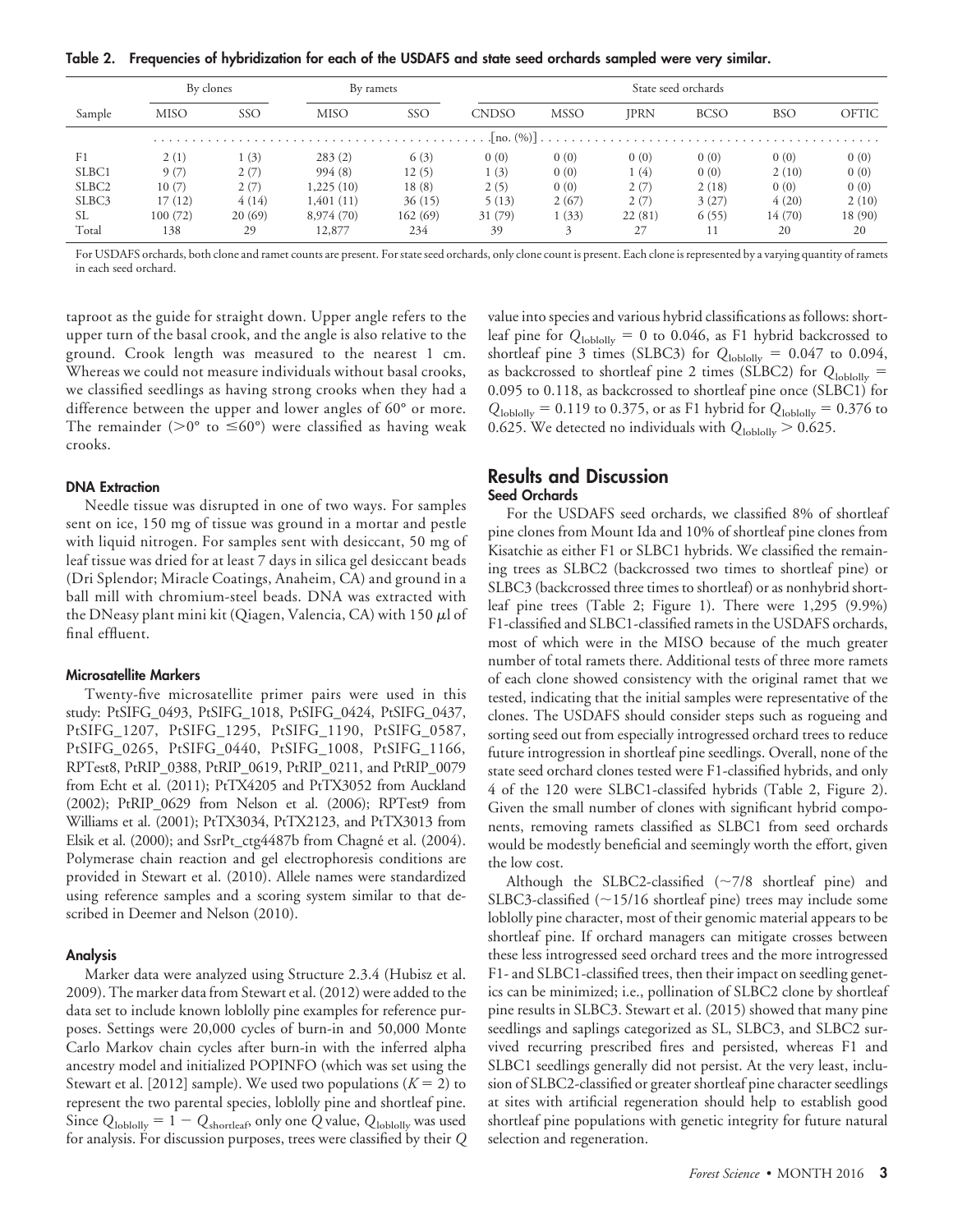

**Figure 1. Similar hybrid frequencies were found in seed orchard trees from US Forest Service seed orchards Mount Ida Seed Orchard (A) and Kisatchie Seed Orchard (B).**

Quality shortleaf pine seedlings are important for federal, state, and private shortleaf pine ecosystem restoration efforts. The species, once described as dominating the forests of the southeastern quarter of the United States (Mohr and Roth 1897), continues to decline in dominance and land coverage (Oswalt 2012). Because shortleaf pine is at risk of further decline because of introgression (Stewart et al. 2012), avoiding the planting of hybrid seedlings should be paramount to all interested parties such as federal and state land management agencies and private landowners who intend to restore native ecosystems.

As the USDAFS and state forestry agencies rogue the hybrid clones in their shortleaf pine seed orchards, genetic diversity of the remaining clones and resulting wind-pollinated families should be evaluated. Seed zones that are underrepresented or absent from the seed orchards should be incorporated into orchards. The USDAFS and some state agencies are already in the process of exchanging scion material to replenish respective orchards. In addition, the USDAFS will be measuring a portion of their 155 shortleaf progeny tests to provide data and materials for selecting desirable trees for second-generation orchard establishment.

Special considerations should be made for the role of shortleaf pine in southeastern US forest management. Although loblolly pine is the predominant species used in plantation silviculture (over 11 million ha) (Wear and Greis 2012), shortleaf pine is a historically important component of southeastern US forests (Mohr and Roth 1897, Tauer et al. 2012). Given its tolerance to drought, fire, ice, and fusiform rust (Guldin 1986), it will be an important component in a resilient future of southeastern US forests and woodlands. Maintaining diversity in shortleaf pine seed sources, both within and between regions, is important for restoration of ecosystems and will help to mitigate the potential effects of climate, whether local or warmer climate-adapted sources are used. New planting zone maps for shortleaf pine and other species have been developed to help land managers make decisions about what species to plant where<sup>2</sup> so that they will survive and reproduce in the next several hundred years.

#### **Seedlings**

The hybrid character of shortleaf pine seedlings varied by sourceseed orchard and was generally in alignment with the source-seed orchards themselves, when data for both the seed orchards and the seedlings were available (Table 3). Seedlings from OFTIC represent a

notable exception to this trend, as there were more hybrid seedlings than hybrid seed orchard trees (4% F1- and 1% SLBC1-classified hybrids compared with 0% F1- or SLBC1-classified hybrids in the seed orchards).

The Oklahoma Forestry Services seed orchard is adjacent to the agency's loblolly pine seed orchard and a private loblolly pine plantation (Justin Jones, Oklahoma Forestry Services Forest Trees Improvement Center, May 15, 2013), and the seed orchard is within the natural range of loblolly pine, resulting in a significant proportion (4% in our study) of Oklahoma-sourced shortleaf pine seedlings being sired by loblolly pine. Pollen contamination is a potential problem for seed orchards, although aside from moving the seed orchard or removing nearby loblolly pine pollen sources through harvesting trees, little can be done to confront the problem (Wang et al. 1991, Adams et al. 1997). Stewart et al. (2013) reported that the pollen from nearby loblolly pine plantations in particular affects the rate of hybridization in naturally regenerating shortleaf pine stands. In contrast to the Oklahoma and South Carolina seed orchards, the seed orchards that provided seed for International Forest Company (MISO and BCSO) and the states of Missouri (MISO) and Kentucky (JPRN) are beyond the natural range of loblolly pine which apparently reduced the likelihood of contamination from neighboring loblolly pine trees.

Although shortleaf pine seedlings do not necessarily have basal crooks when they are grown in nursery conditions (Wakeley 1954), probably because dense seedbed plantings limit the ability of crook formation, F1- and SLBC1-classified hybrids had fewer and weaker basal crooks than less hybridized seedlings (Table 4). In naturally regenerating shortleaf pine stands, seedlings and saplings exhibit the basal crook trait that facilitates better resprouting after surface fires (Mattoon 1915). Loblolly pine seedlings do not have this characteristic, and hybrids of shortleaf pine and loblolly pine tend to have intermediate or weak basal crooks (Lilly et al. 2012, Will et al. 2013). The trait probably plays an important role in excluding hybrids from sites with regular fire return intervals (Stewart et al. 2015). Because seedlings produced in nursery settings do not reliably produce this trait, managers may need to limit the use of fire on sites with artificial shortleaf pine regeneration or plant seedlings deeper to protect the dormant buds, unless they observe that the seedlings form crooks after planting. According to our data, nursery managers also cannot rely on culling seedlings without crooks from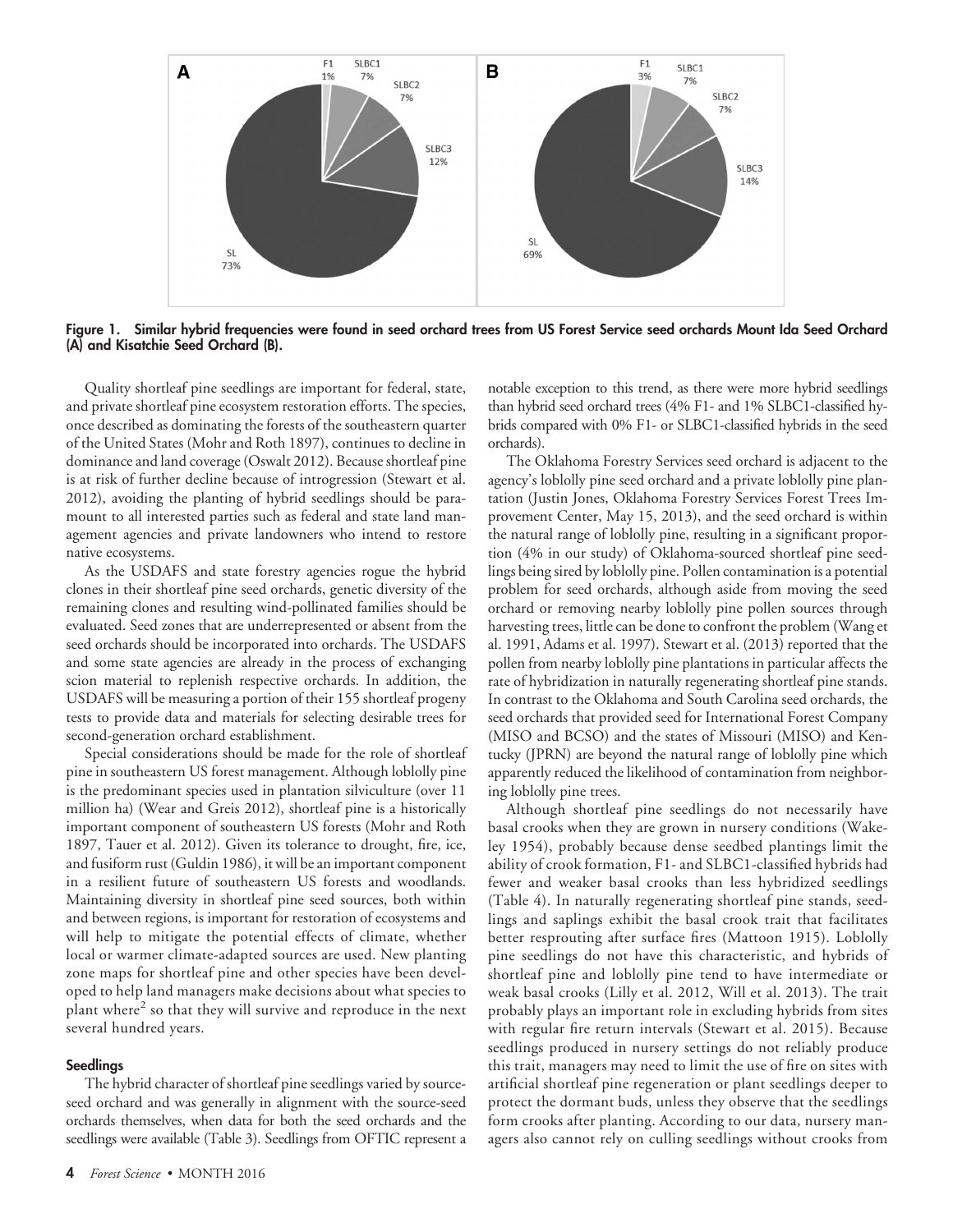

**Figure 2. State seed orchards had little hybridization in their shortleaf pine parent populations. Few differences among the populations from CNDSO (A), MSSO (B), JPRN (C), BCSO (D), BSO (E), and OFTIC (F) were noted.**

their inventory to reduce hybrids since they would remove far too many nonhybrid shortleaf pine seedlings.

## **Conclusion**

Whereas most of the shortleaf pine seedlings produced by nurseries using federal and state seed orchard-produced seed are nonhybridized shortleaf pine, even low levels of hybrid character are a potential problem for current and future efforts to rebuild resilient pine forests in the southeastern United States. By identifying the scope of the problem and mitigating crosses between highly introgressed individuals, we can increase the overall shortleaf pine character of artificial regeneration projects throughout the region. We recommend phasing out clones with hybrid character from seed orchards and mitigating pollination from existing hybrid seed orchard trees. In addition, agencies will need to consider how they would prefer replacing those clones in the future.

Overall, pollen contamination with loblolly pine did not appear to be a major problem. However, the frequency of hybrids was greater for the orchards in Oklahoma and South Carolina,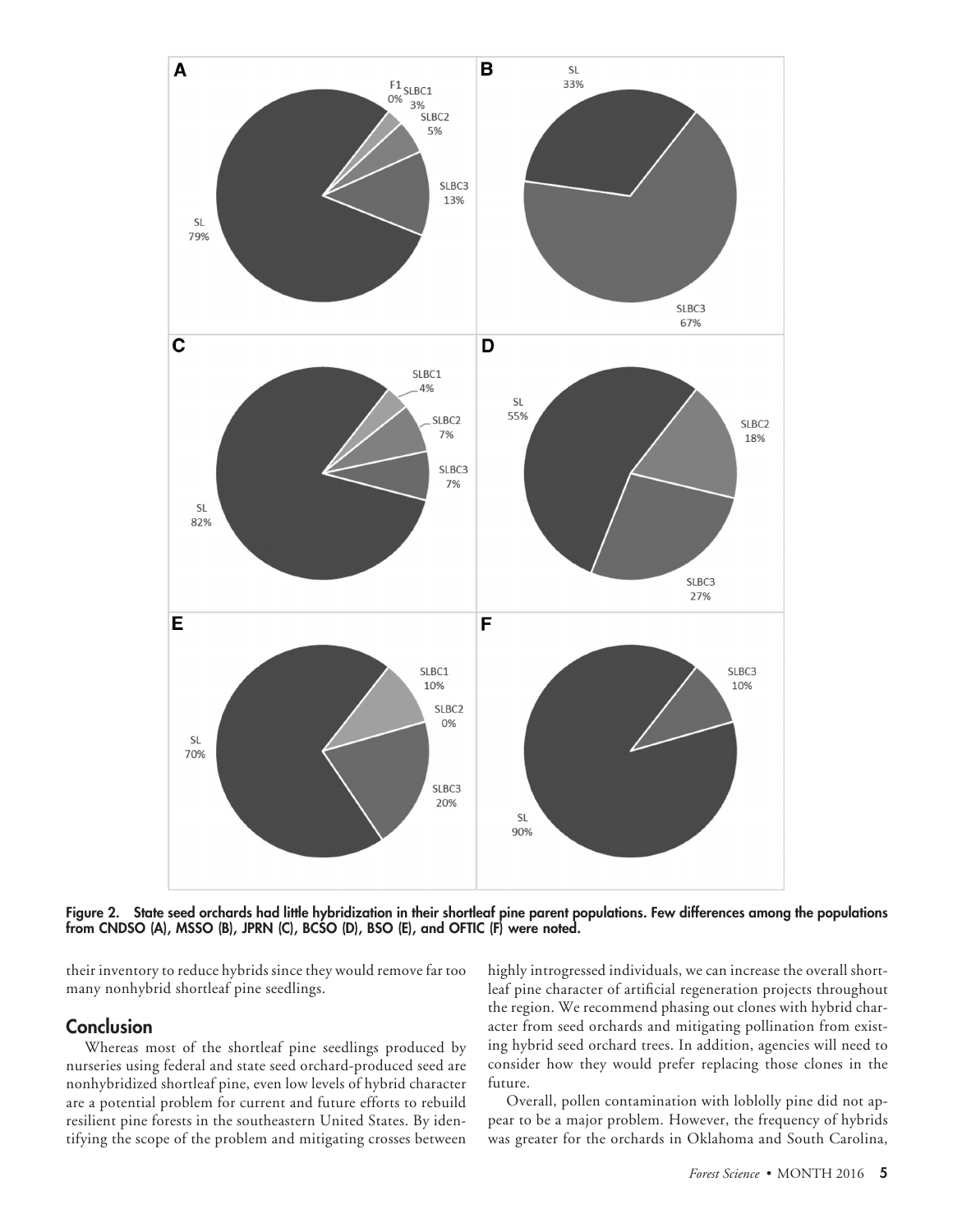**Table 3. Percent hybrid classification found in each set of seedlings varied some by source seed orchard, most representing the rough proportions from their seed orchard sources.**

|                   |    |    |    | Sample OKSeed IF1191 IF1193 MOSeed KYSeed SCSeed |    |   |
|-------------------|----|----|----|--------------------------------------------------|----|---|
|                   |    |    |    |                                                  |    |   |
| F1                |    |    |    |                                                  |    |   |
| SLBC1             |    | 10 |    |                                                  |    | 3 |
| SLBC <sub>2</sub> |    | 15 |    |                                                  |    |   |
| SLBC <sub>3</sub> |    | 10 |    |                                                  |    |   |
| SL.               | 80 | 65 | 85 | 69                                               | 89 |   |
| Total             | 95 |    |    |                                                  |    |   |

Oklahoma seedlings, however, had more hybrid character than the seed orchard trees from which they originated. IF1191 and IF1193 are two groups of seedlings from Arkansas and USDAFS seed orchards grown by International Forest Company.

**Table 4. F1 hybrid seedlings and shortleaf pine backcross 1 hybrid seedlings lack strong basal crooks, but the lack of a basal crook is not a good indication that a nursery-grown seedling is a hybrid.**

| Characteristic | F1.      | SLBC1 | SLBC2 | SLBC <sub>3</sub> |    |
|----------------|----------|-------|-------|-------------------|----|
|                |          |       |       |                   |    |
| No crook       | 80       | 25    | 33    | 30                | 34 |
| Weak crook     | 20       |       | 53    | 52                | 54 |
| Strong crook   | $\theta$ |       | 13    | 17                | 13 |

which were surrounded by loblolly pine plantations. Maintaining shortleaf pine seed orchards in areas without nearby loblolly pine is critical to minimize pollination of shortleaf pine by loblolly pine. Although no guidelines or research exists for shortleaf pine and loblolly pine pollination distances in seed orchards, studies of similar situations in loblolly pine alone (Friedman and Adams 1985), Scotch pine (Wang et al. 1991), and Douglas-fir (Adams et al. 1997) have been completed. In those cases, it was found that pollination occurred within 122 m (Friedman and Adams 1985). Therefore, it seems reasonable for the USFS to consider cutting down loblolly pines from around the periphery of their shortleaf pine seed orchards. In addition, a continued fire regime of frequent prescribed burns will further help to eliminate hybrids that have been planted in shortleaf pine reforestation efforts.

#### **Endnotes**

- 1. For more information, see<http://shortleafpine.net/> and [http://www.sref.info.](http://www.sref.info)
- 2. For more information, see [http://planthardiness.ars.usda.gov/.](http://planthardiness.ars.usda.gov/)

## **Literature Cited**

- ADAMS, W.T., V.D. HIPKINS, J. BURCZYK, AND W.K. RANDALL. 1997. Pollen contamination trends in a maturing Douglas-fir seed orchard. *Can. J. For. Res.* 27:131–134.
- AUCKLAND, L. 2002. Conifer microsatellite handbook. Texas A & M Univ, College Station, TX. 57 p.
- CHAGNE´, D., P. CHAUMEIL, A. RAMBOER, C. COLLADA, A. GUEVARA, M.T. CERVERA, G.G. VENDRAMIN, ET AL. 2004. Cross-species transferability and mapping of genomic and cDNA SSRs in pines. *Theor. Appl. Genet.* 109(6):1204–1214.
- DEEMER, D.L., AND C.D. NELSON. 2010. Standardized SSR allele naming and binning among projects. *Biotechniques* 49(5):835–836.
- DOWLING, T.E., AND M.R. CHILDS. 1992. Impact of hybridization on a threatened trout of the Southwestern United States. *Conserv. Biol.* 6(3):355–364.
- ECHT, C.S., S. SAHA, K.V. KRUTOVSKY, K. WIMALANATHAN, J.E. ERPELD-ING, C. LIANG, AND C.D. NELSON. 2011. An annotated genetic map of loblolly pine based on microsatellite and cDNA markers. *BMC Genet.* 12:17.
- ELSIK, C.G., V.T. MINIHAN, S.E. HALL, A.M. SCARPA, AND C.G. WIL-LIAMS. 2000. Low-copy microsatellite markers for *Pinus taeda* L. *Genome* 43(3):550–556.
- FRIEDMAN, S.T., AND W.T. ADAMS. 1985. Estimation of gene flow into two seed orchards of loblolly pine (*Pinus taeda* L.). *Theor. Appl. Genet.* 69(5–6):609–615.
- GULDIN, J.M. 1986. Ecology of shortleaf pine. P. 25–40 in *Symposium on the shortleaf pine ecosystem*, Murphy, P.A. (ed.). Arkansas Cooperative Extension Service, Little Rock, AR.
- HICKS, R.R., JR., J.C. JONES, AND M.H. COTTON. 1972. *Pollen development and release in loblolly and shortleaf pine near Nacogdoches, Texas, 1971*. Texas For. Pap. No. 13, Stephen F. Austin State Univ., Nacogdoches, TX*.* 4 p.
- HUBISZ, M.J., D. FALUSH, M. STEPHENS, AND J.K. PRITCHARD. 2009. Inferring weak population structure with the assistance of sample group information. *Molecular Ecology Resources.* 9(5):1322–1332.
- LILLY, C.J., R.E. WILL, AND C.G. TAUER. 2012. Physiological and morphological attributes of shortleaf x loblolly pine F1 hybrid seedings: Is there an advantage to being a hybrid? Can. *J. For. Res.* 42(2):238–246.
- MATTOON, W.R. 1915. *Life history of shortleaf pine*, p. 46. US Department of Agriculture, Washington, DC.
- MOHR, C.T., AND F. ROTH. 1897. *The timber pines of the southern United States*. US Government Printing Office, Washington, DC. 176 p.
- NELSON, C.D., S. JOSSERAND, C.S. ECHT, AND J. KOPPLEMAN. 2006. Loblolly pine SSR markers for shortleaf pine genetics. P. 95–98 in *Shortleaf pine restoration and ecology in the Ozarks: Proc. of a symposium*, Kabrick, J.M., D.C. Dey, and D. Gwaze (eds.). USDA For. Serv., Gen. Tech. Rep. NRS-P-15. Northern Research Station, Springfield, MO.
- OSWALT, C.M. 2012. Spatial and temporal trends of the shortleaf pine resource in the eastern United States. P. 33–36 in *Shortleaf pine conference: East meets west. Bridging the gap with research and education across the range, 2011 September 20 –22, Monto Santo State Park, Huntsville, Alabama*, Kush, J., R.J. Barlow, and J.C. Gilbert (eds.), Alabama Agricultural Experiment Station, Auburn, AL.
- RHYMER, J.M., AND D. SIMBERLOFF. 1996. Extinction by hybridization and introgression. *Annu. Rev. Ecol. Syst.* 27:83–109.
- RHYMER, J.M., M.J. WILLIAMS, AND M.J. BRAUN. 1994. Mitochondrial analysis of gene flow between New Zealand mallards (*Anas platyrhynochos*) and grey ducks (*A. superciliosa*). *Auk* 111(4):970–978.
- RIESEBERG, L.H., AND D. GERBER. 1995. Hybridization in the Catalina Island mountain mahogany (*Cercocarpus traskiae*): RAPD evidence. *Conserv. Biol.* 9(1):199–203.
- STEWART, J.F., Y. LIU, C.G. TAUER, AND C.D. NELSON. 2010. Microsatellite versus AFLP analyses of pre-management introgression levels in loblolly pine (*Pinus taeda* L.) and shortleaf pine (*P. echinata* Mill.). *Tree Genet. Genomes* 6(6):853–862.
- STEWART, J.F., C.G. TAUER, J.M. GULDIN, AND C.D. NELSON. 2013. Hybridization in naturally regenerated shortleaf pine as affected by the distance to nearby artificially regenerated stands of loblolly pine. *South. J. Appl. For.* 37(2):102–107.
- STEWART, J.F., C.G. TAUER, AND C.D. NELSON. 2012. Bidirectional introgression between loblolly pine (*Pinus taeda* L.) and shortleaf pine (*P. echinata* Mill.) has increased since the 1950s. *Tree Genet. Genomes* 8(4):725–735.
- STEWART, J.F., R.E. WILL, K.M. ROBERTSON, AND C.D. NELSON. 2015. Frequent fire protects shortleaf pine (*Pinus echinata*) from introgression by loblolly pine (*P. taeda*). *Conserv. Genet.* 16(2):491–495.
- TAUER, C.G., J.F. STEWART, R.E. WILL, C.J. LILLY, J.M. GULDIN, AND C.D. NELSON. 2012. Hybridization leads to loss of genetic integrity in